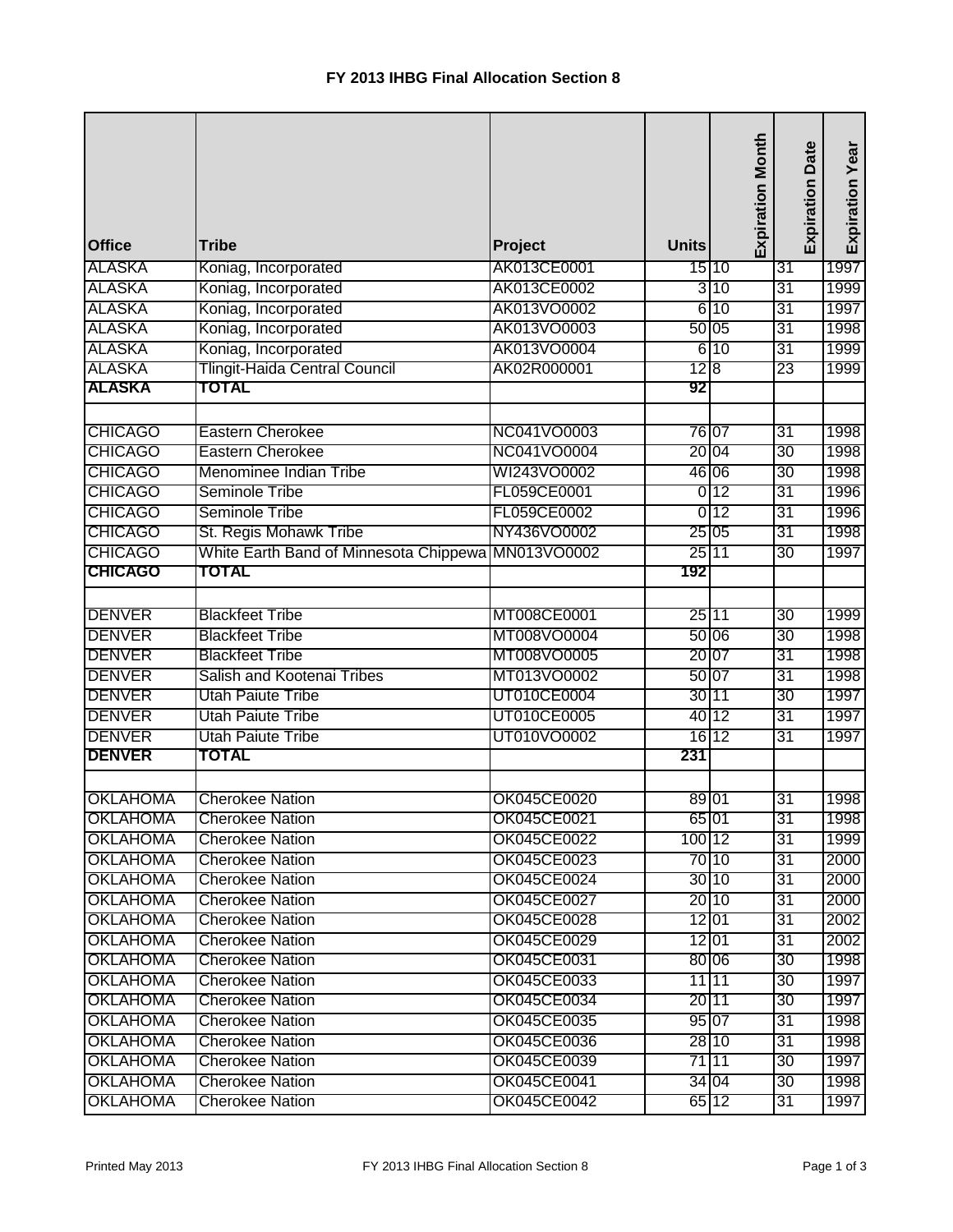## **FY 2013 IHBG Final Allocation Section 8**

| <b>OKLAHOMA</b> | <b>Cherokee Nation</b> | OK045CE0043 |        | 58 05           | 31 | 1998 |
|-----------------|------------------------|-------------|--------|-----------------|----|------|
| <b>OKLAHOMA</b> | <b>Cherokee Nation</b> | OK045CE0046 |        | 95 08           | 31 | 1998 |
| <b>OKLAHOMA</b> | <b>Cherokee Nation</b> | OK045CE0047 | 100 08 |                 | 31 | 1998 |
| <b>OKLAHOMA</b> | <b>Cherokee Nation</b> | OK045VO0001 |        | 4 0 6           | 30 | 1999 |
| <b>OKLAHOMA</b> | <b>Cherokee Nation</b> | OK045VO0002 |        | 29 12           | 31 | 1997 |
| <b>OKLAHOMA</b> | <b>Cherokee Nation</b> | OK045VO0003 |        | 11 12           | 31 | 1997 |
| <b>OKLAHOMA</b> | <b>Cherokee Nation</b> | OK045VO0004 |        | 6 08            | 31 | 1998 |
| <b>OKLAHOMA</b> | <b>Cherokee Nation</b> | OK045VO0005 |        | 37 03           | 31 | 1998 |
| <b>OKLAHOMA</b> | <b>Cherokee Nation</b> | OK045VO0005 |        | 9 <sub>08</sub> | 31 | 1998 |
| <b>OKLAHOMA</b> | <b>Cherokee Nation</b> | OK045VO0006 |        | 35 09           | 30 | 2000 |
| <b>OKLAHOMA</b> | <b>Cherokee Nation</b> | OK045VO0007 |        | 35 08           | 31 | 1998 |
| <b>OKLAHOMA</b> | <b>Cherokee Nation</b> | OK045VO0007 |        | 42 09           | 30 | 2000 |
| <b>OKLAHOMA</b> | <b>Cherokee Nation</b> | OK045VO0009 |        | 6 11            | 30 | 1997 |
| <b>OKLAHOMA</b> | <b>Cherokee Nation</b> | OK045VO0010 |        | 6 11            | 30 | 1997 |
| <b>OKLAHOMA</b> | <b>Cherokee Nation</b> | OK045VO0011 |        | 48 06           | 30 | 1998 |
| <b>OKLAHOMA</b> | <b>Cherokee Nation</b> | OK045VO0012 |        | 14 10           | 31 | 1998 |
| <b>OKLAHOMA</b> | <b>Cherokee Nation</b> | OK045VO0013 |        | 510             | 31 | 1998 |
| <b>OKLAHOMA</b> | <b>Cherokee Nation</b> | OK045VO0014 |        | 46 12           | 31 | 1999 |
| <b>OKLAHOMA</b> | <b>Cherokee Nation</b> | OK045VO0015 |        | 10 12           | 31 | 1999 |
| <b>OKLAHOMA</b> | <b>Cherokee Nation</b> | OK045VO0016 |        | 13112           | 31 | 1999 |
| <b>OKLAHOMA</b> | <b>Cherokee Nation</b> | OK045VO0018 |        | 30 08           | 31 | 1998 |
| <b>OKLAHOMA</b> | <b>Cherokee Nation</b> | OK045VO0048 |        | 3010            | 31 | 1998 |
| <b>OKLAHOMA</b> | Chickasaw              | OK047CE0021 |        | 12 01           | 31 | 2002 |
| <b>OKLAHOMA</b> | Chickasaw              | OK047CE0022 |        | 12 01           | 31 | 2002 |
| <b>OKLAHOMA</b> | Chickasaw              | OK047CE0023 | 21 01  |                 | 31 | 2003 |
| <b>OKLAHOMA</b> | Chickasaw              | OK047CE0026 |        | 20 12           | 31 | 1997 |
| <b>OKLAHOMA</b> | Chickasaw              | OK047CE0031 |        | 511             | 30 | 1997 |
| <b>OKLAHOMA</b> | Chickasaw              | OK047CE0033 |        | 82 10           | 31 | 1997 |
| <b>OKLAHOMA</b> | Chickasaw              | OK047CE0034 |        | 48 06           | 30 | 1998 |
| <b>OKLAHOMA</b> | Chickasaw              | OK047CE0035 | 129 08 |                 | 31 | 1998 |
| <b>OKLAHOMA</b> | Chickasaw              | OK047CE0036 |        | 15 08           | 31 | 1998 |
| <b>OKLAHOMA</b> | Chickasaw              | OK047CE0037 |        | 40 12           | 31 | 1997 |
| <b>OKLAHOMA</b> | Chickasaw              | OK047CE0039 |        | 4 0 8           | 31 | 1998 |
| <b>OKLAHOMA</b> | Chickasaw              | OK047VO0008 |        | 712             | 31 | 1997 |
| <b>OKLAHOMA</b> | Chickasaw              | OK047VO0009 |        | 7 12            | 31 | 1997 |
| <b>OKLAHOMA</b> | Chickasaw              | OK047VO0010 |        | 612             | 31 | 1997 |
| <b>OKLAHOMA</b> | Chickasaw              | OK047VO0011 |        | 20 02           | 28 | 1998 |
| <b>OKLAHOMA</b> | Chickasaw              | OK047VO0012 |        | 511             | 30 | 1997 |
| <b>OKLAHOMA</b> | Chickasaw              | OK047VO0013 |        | 4 11            | 30 | 1997 |
| <b>OKLAHOMA</b> | Chickasaw              | OK047VO0014 |        | 4 11            | 30 | 1997 |
| <b>OKLAHOMA</b> | Chickasaw              | OK047VO0015 |        | 3 11            | 30 | 1997 |
| <b>OKLAHOMA</b> | Chickasaw              | OK047VO0016 |        | 511             | 30 | 1997 |
| <b>OKLAHOMA</b> | Chickasaw              | OK047VO0017 |        | 63 06           | 30 | 1998 |
| <b>OKLAHOMA</b> | Chickasaw              | OK047VO0018 |        | 60 06           | 30 | 1998 |
| <b>OKLAHOMA</b> | <b>Choctaw Nation</b>  | OK049CE0006 |        | 25 08           | 31 | 1998 |
| <b>OKLAHOMA</b> | <b>Choctaw Nation</b>  | OK049CE0009 |        | 14 02           | 28 | 2002 |
| <b>OKLAHOMA</b> | <b>Choctaw Nation</b>  | OK049CE0010 |        | 10 02           | 28 | 2002 |
| <b>OKLAHOMA</b> | <b>Choctaw Nation</b>  | OK049CE0011 |        | 96 11           | 30 | 1997 |
| <b>OKLAHOMA</b> | <b>Choctaw Nation</b>  | OK049CE0012 | 168 09 |                 | 30 | 1998 |